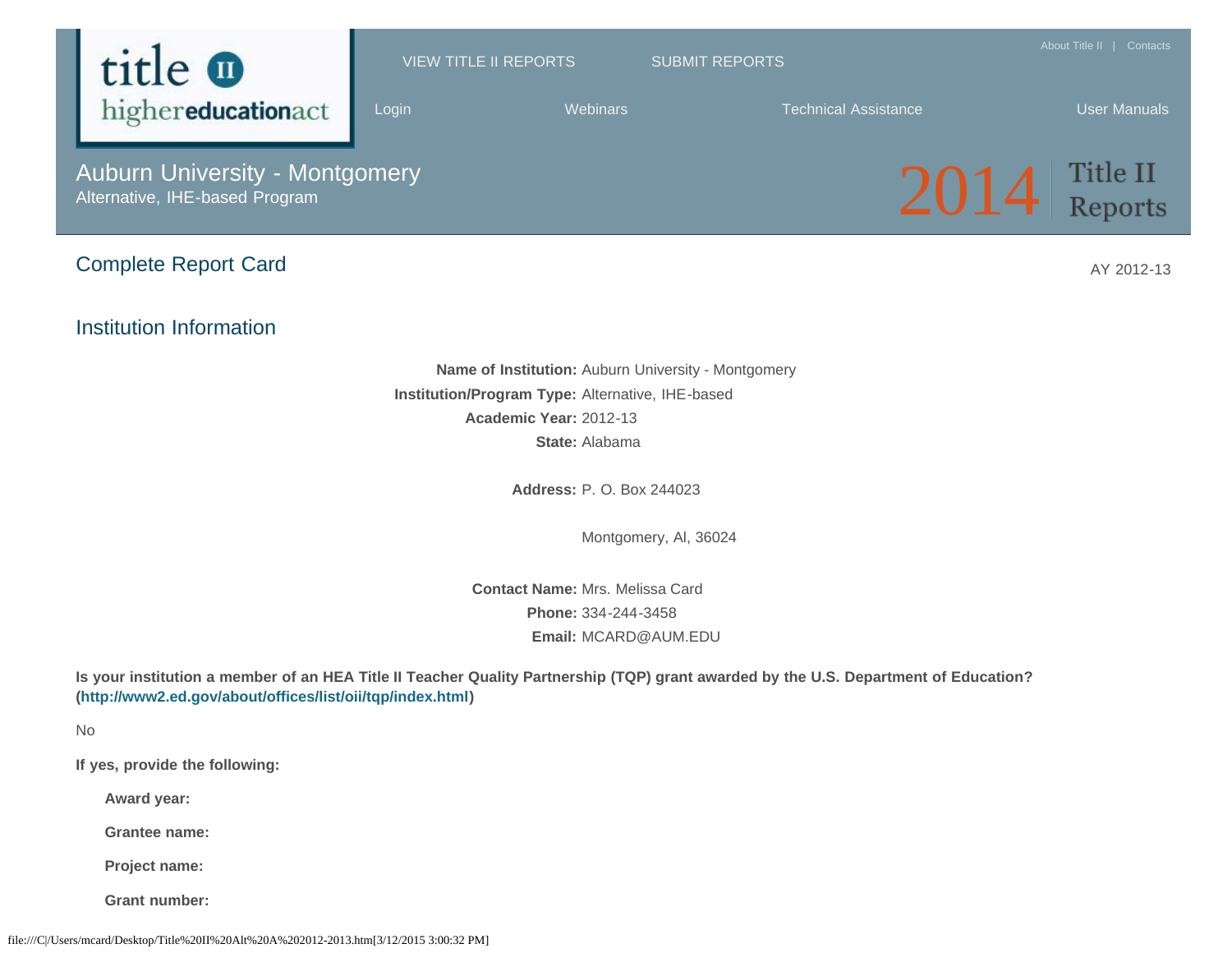**List partner districts/LEAs:**

**List other partners:**

**Project Type:**

### Section I.a Program Information

**List each teacher preparation program included in your alternative, ihe-based route. Indicate if your program or programs participate in a Teacher Quality Partnership Grant awarded by the U.S. Department of Education as described at<http://www2.ed.gov/about/offices/list/oii/tqp/index.html>.**

| <b>Teacher Preparation Programs</b>              | <b>Teacher Quality</b><br>Partnership<br><b>Grant Member?</b> |  |
|--------------------------------------------------|---------------------------------------------------------------|--|
| Art                                              | No                                                            |  |
| Biology                                          | No                                                            |  |
| <b>Childhood Education</b>                       | No                                                            |  |
| Collaborative Education (6-12)                   | No                                                            |  |
| Collaborative Education (K-6)                    | No                                                            |  |
| Early Childhood Special Education                | No                                                            |  |
| English/Language Arts                            | <b>No</b>                                                     |  |
| General Science                                  | No                                                            |  |
| History                                          | <b>No</b>                                                     |  |
| Math                                             | No                                                            |  |
| <b>Physical Education</b>                        | <b>No</b>                                                     |  |
| Social Science                                   | <b>No</b>                                                     |  |
| Total number of teacher preparation programs: 12 |                                                               |  |

### Section I.b Admissions

**Indicate when students are formally admitted into your initial teacher certification program:**  Junior year Prior to completing 5 approved program courses.

**Does your initial teacher certification program conditionally admit students?** Yes

**Provide a link to your website where additional information about admissions requirements can be found:** www.aum.edu

**Please provide any additional comments about or exceptions to the admissions information provided above:**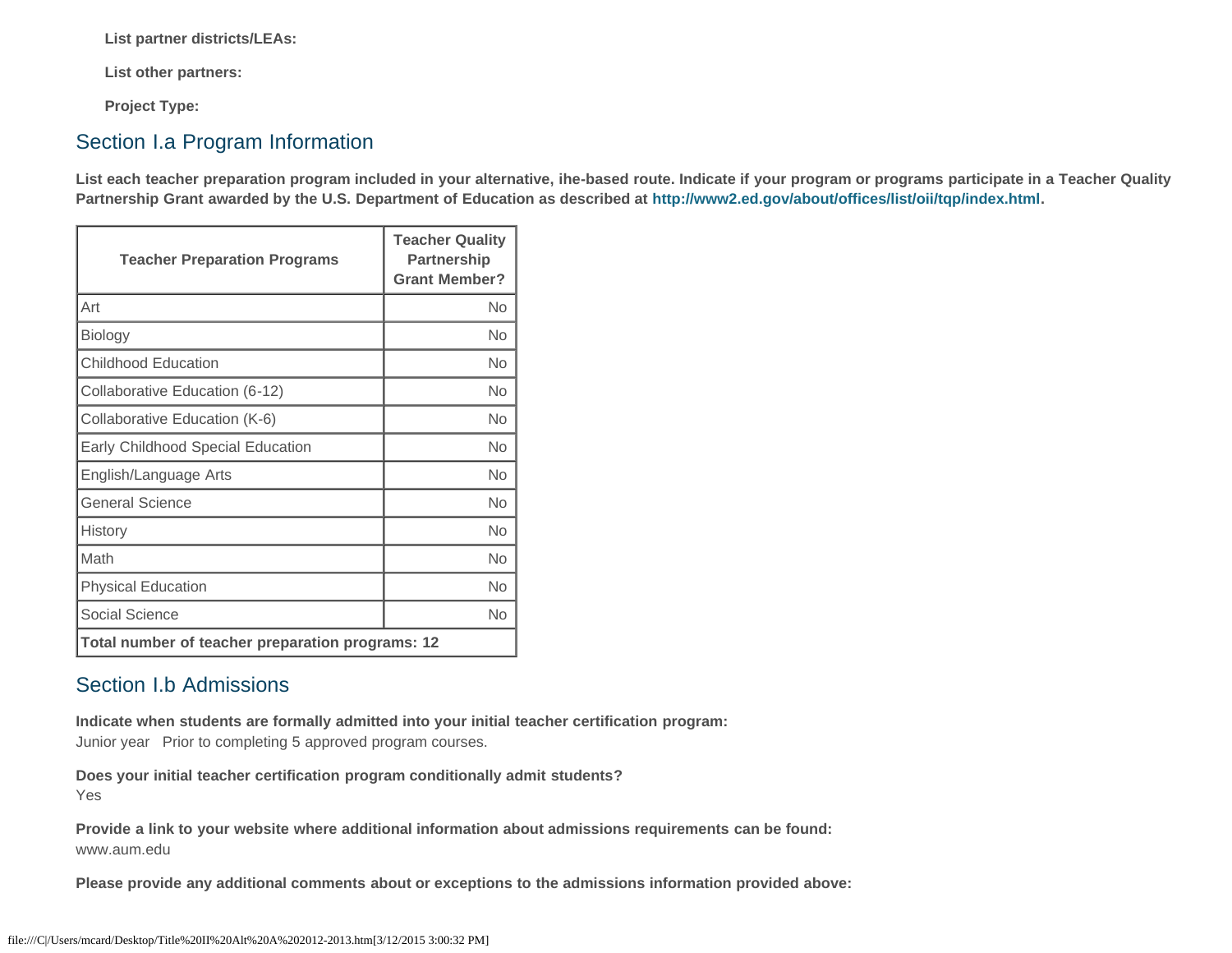### Section I.b Undergraduate Requirements

**Please provide the following information about your teacher preparation program's entry and exit requirements. [\(§205\(a\)\(1\)\(C\)\(i\)](http://frwebgate.access.gpo.gov/cgi-bin/getdoc.cgi?dbname=110_cong_public_laws&docid=f:publ315.110.pdf))**

**Are there initial teacher certification programs at the undergraduate level?**

No

**If yes, for each element listed below, indicate if it is required for admission into or exit from any of your teacher preparation program(s) at the Undergraduate level.**

| <b>Element</b>                                                          | <b>Required for Exit</b><br><b>Required for Entry</b> |                   |
|-------------------------------------------------------------------------|-------------------------------------------------------|-------------------|
| Transcript                                                              | Data not reported                                     | Data not reported |
| Fingerprint check                                                       | Data not reported                                     | Data not reported |
| Background check                                                        | Data not reported                                     | Data not reported |
| Minimum number of courses/credits/semester hours completed              | Data not reported                                     | Data not reported |
| Minimum GPA                                                             | Data not reported                                     | Data not reported |
| Minimum GPA in content area coursework                                  | Data not reported                                     | Data not reported |
| Minimum GPA in professional education coursework                        | Data not reported                                     | Data not reported |
| Minimum ACT score                                                       | Data not reported                                     | Data not reported |
| Minimum SAT score                                                       | Data not reported                                     | Data not reported |
| Minimum basic skills test score                                         | Data not reported                                     | Data not reported |
| Subject area/academic content test or other subject matter verification | Data not reported                                     | Data not reported |
| Recommendation(s)                                                       | Data not reported                                     | Data not reported |
| Essay or personal statement                                             | Data not reported                                     | Data not reported |
| Interview                                                               | Data not reported                                     | Data not reported |
| Other personality test                                                  | Data not reported                                     | Data not reported |

**What is the minimum GPA required for admission into the program?**

**What was the median GPA of individuals accepted into the program in academic year 2012-13**

**What is the minimum GPA required for completing the program?**

**What was the median GPA of individuals completing the program in academic year 2012-13**

**Please provide any additional comments about the information provided above:**

### Section I.b Postgraduate Requirements

**Please provide the following information about your teacher preparation program's entry and exit requirements. [\(§205\(a\)\(1\)\(C\)\(i\)](http://frwebgate.access.gpo.gov/cgi-bin/getdoc.cgi?dbname=110_cong_public_laws&docid=f:publ315.110.pdf))**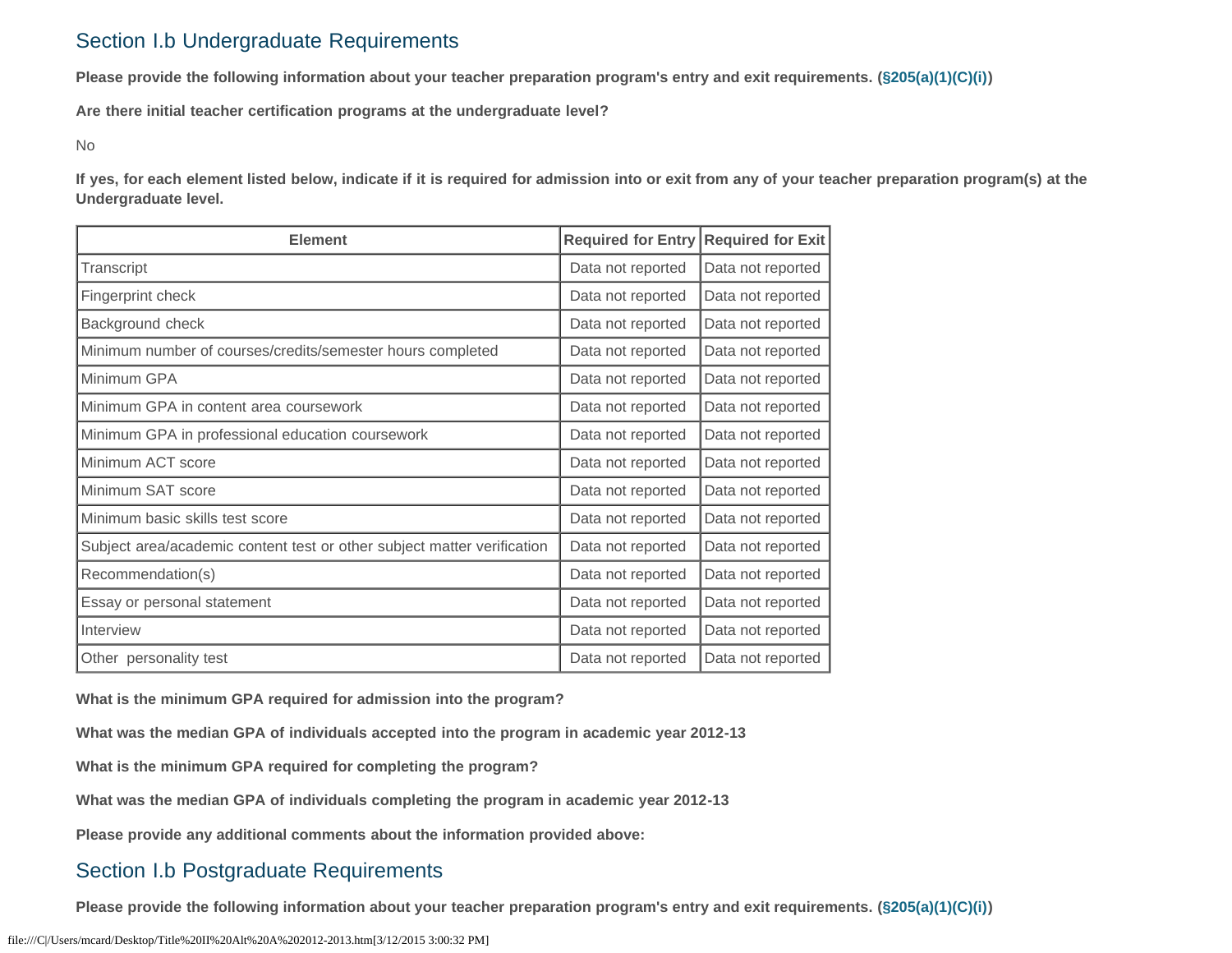Yes

**If yes, for each element listed below, indicate if it is required for admission into or exit from any of your teacher preparation program(s) at the Postgraduate level.**

| <b>Element</b>                                                          | Required for Entry Required for Exit |           |  |
|-------------------------------------------------------------------------|--------------------------------------|-----------|--|
| Transcript                                                              | Yes                                  | Yes       |  |
| Fingerprint check                                                       | <b>Yes</b>                           | Yes       |  |
| Background check                                                        | Yes                                  | Yes       |  |
| Minimum number of courses/credits/semester hours completed              | Yes                                  | Yes       |  |
| Minimum GPA                                                             | Yes                                  | Yes       |  |
| Minimum GPA in content area coursework                                  | No.                                  | Yes       |  |
| Minimum GPA in professional education coursework                        | Yes                                  | Yes       |  |
| Minimum ACT score                                                       | <b>No</b>                            | <b>No</b> |  |
| Minimum SAT score                                                       | <b>No</b>                            | <b>No</b> |  |
| Minimum basic skills test score                                         | Yes                                  | <b>No</b> |  |
| Subject area/academic content test or other subject matter verification | <b>No</b>                            | Yes       |  |
| Recommendation(s)                                                       | <b>No</b>                            | <b>No</b> |  |
| Essay or personal statement                                             | <b>No</b>                            | <b>No</b> |  |
| Interview                                                               | <b>No</b>                            | <b>No</b> |  |
| Other                                                                   | <b>No</b>                            | <b>No</b> |  |

**What is the minimum GPA required for admission into the program?**

2.5

**What was the median GPA of individuals accepted into the program in academic year 2012-13**

3.12

**What is the minimum GPA required for completing the program?**

3

**What was the median GPA of individuals completing the program in academic year 2012-13**

3.8

**Please provide any additional comments about the information provided above:**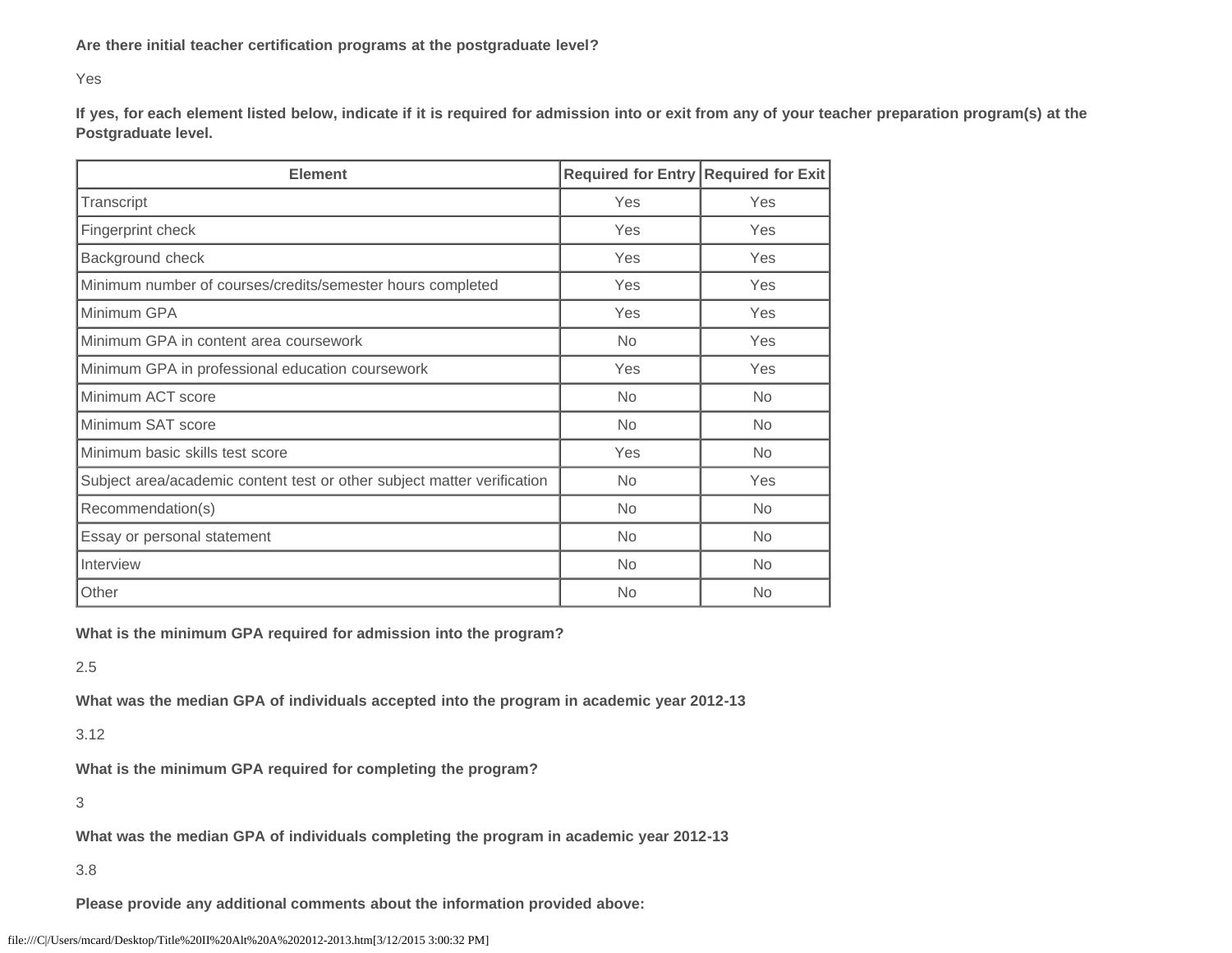## Section I.c Enrollment

**Provide the number of students in the teacher preparation program in the following categories. Note that you must report on the number of students by ethnicity and race separately. Individuals who are non-Hispanic/Latino will be reported in one of the race categories. Also note that individuals can belong to one or more racial groups, so the sum of the members of each racial category may not necessarily add up to the total number of students enrolled.**

**For the purpose of Title II reporting, an enrolled student is defined as a student who has been admitted to a teacher preparation program, but who has not completed the program during the academic year being reported. An individual who completed the program during the academic year being reported is counted as a program completer and** *not* **an enrolled student.**

[Additional guidance on reporting race and ethnicity data.](https://title2.ed.gov/Public/TA/Race_ethnicity.pdf)

| Total number of students enrolled in 2012-13:          |     |
|--------------------------------------------------------|-----|
| Unduplicated number of males enrolled in 2012-13:      | 117 |
| Unduplicated number of females enrolled in 2012-13: 39 |     |

| 2012-13                                    | Number enrolled |  |  |
|--------------------------------------------|-----------------|--|--|
| Ethnicity                                  |                 |  |  |
| Hispanic/Latino of any race:               |                 |  |  |
| Race                                       |                 |  |  |
| American Indian or Alaska Native:          |                 |  |  |
| Asian:                                     |                 |  |  |
| <b>Black or African American:</b>          | 14              |  |  |
| Native Hawaiian or Other Pacific Islander: | U               |  |  |
| White:                                     | 23              |  |  |
| Two or more races:                         |                 |  |  |

## Section I.d Supervised Clinical Experience

**Provide the following information about supervised clinical experience in 2012-13.**

| Average number of clock hours of supervised clinical experience required prior to student teaching            |     |
|---------------------------------------------------------------------------------------------------------------|-----|
| Average number of clock hours required for student teaching                                                   | 560 |
| Average number of clock hours required for mentoring/induction support                                        |     |
| Number of full-time equivalent faculty supervising clinical experience during this academic year              |     |
| Number of adjunct faculty supervising clinical experience during this academic year (IHE and PreK-12 staff) 8 |     |
| Number of students in supervised clinical experience during this academic year                                | 44  |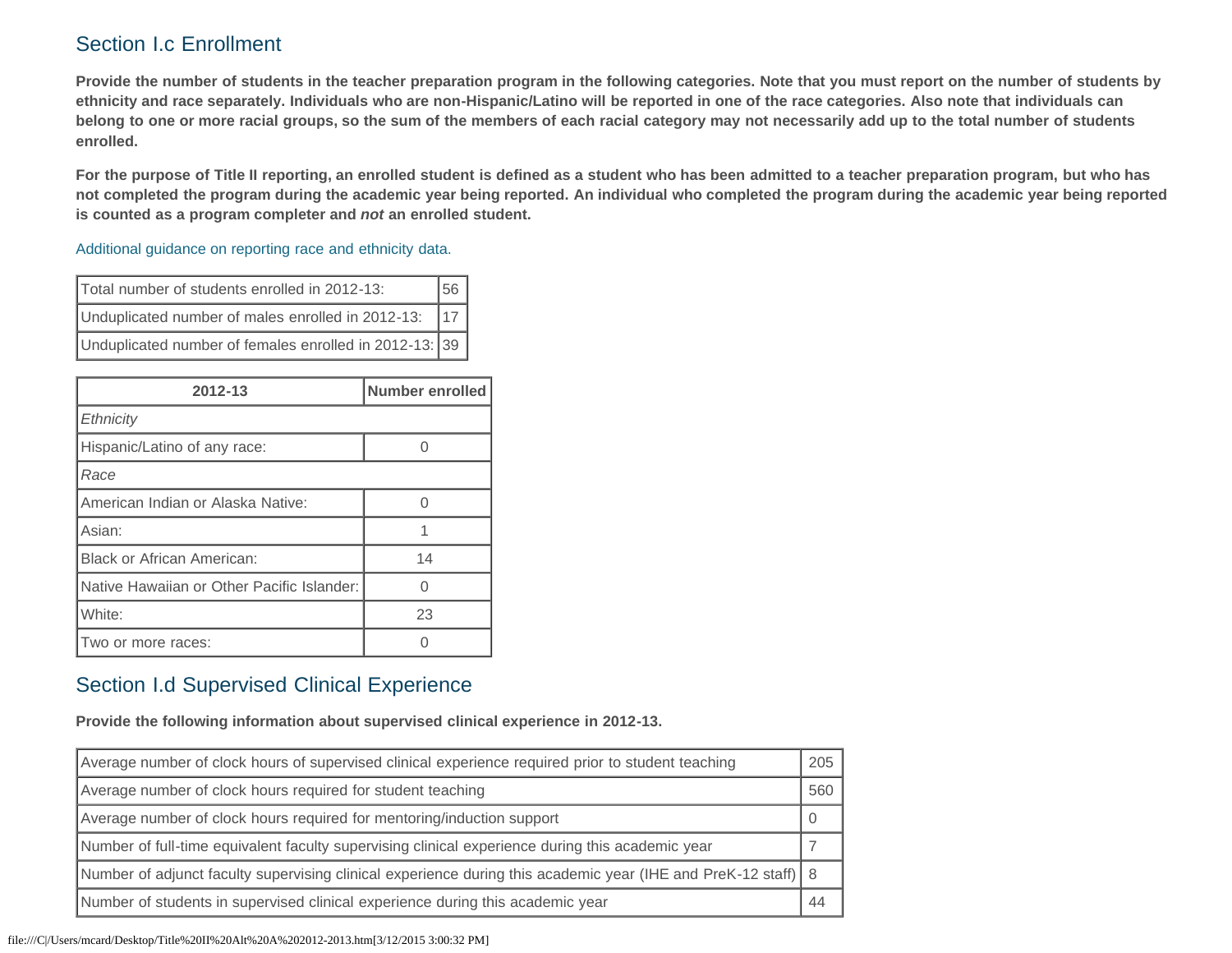**Please provide any additional information about or descriptions of the supervised clinical experiences:**

### Section I.e Teachers Prepared by Subject Area

**Please provide the number of teachers prepared by subject area for academic year 2012-13. For the purposes of this section, number prepared means the number of program completers. "Subject area" refers to the subject area(s) an individual has been prepared to teach. An individual can be counted in more than one subject area. If no individuals were prepared in a particular subject area, please leave that cell blank. (§205(b)(1)(H))**

| <b>Subject Area</b>                                                  | <b>Number Prepared</b> |
|----------------------------------------------------------------------|------------------------|
| <b>Education - General</b>                                           |                        |
| <b>Teacher Education - Special Education</b>                         | 8                      |
| Teacher Education - Early Childhood Education                        | 14                     |
| Teacher Education - Elementary Education                             | 14                     |
| Teacher Education - Junior High/Intermediate/Middle School Education |                        |
| Teacher Education - Secondary Education                              | 22                     |
| Teacher Education - Multiple Levels                                  |                        |
| <b>Teacher Education - Agriculture</b>                               |                        |
| Teacher Education - Art                                              | 5                      |
| <b>Teacher Education - Business</b>                                  |                        |
| Teacher Education - English/Language Arts                            | 4                      |
| Teacher Education - Foreign Language                                 |                        |
| <b>Teacher Education - Health</b>                                    |                        |
| Teacher Education - Family and Consumer Sciences/Home Economics      |                        |
| Teacher Education - Technology Teacher Education/Industrial Arts     |                        |
| <b>Teacher Education - Mathematics</b>                               | $\overline{2}$         |
| <b>Teacher Education - Music</b>                                     |                        |
| Teacher Education - Physical Education and Coaching                  |                        |
| <b>Teacher Education - Reading</b>                                   |                        |
| Teacher Education - Science Teacher Education/General Science        | 2                      |
| <b>Teacher Education - Social Science</b>                            | 5                      |
| <b>Teacher Education - Social Studies</b>                            | 5                      |
| <b>Teacher Education - Technical Education</b>                       |                        |
| <b>Teacher Education - Computer Science</b>                          |                        |
| <b>Teacher Education - Biology</b>                                   | 4                      |
|                                                                      |                        |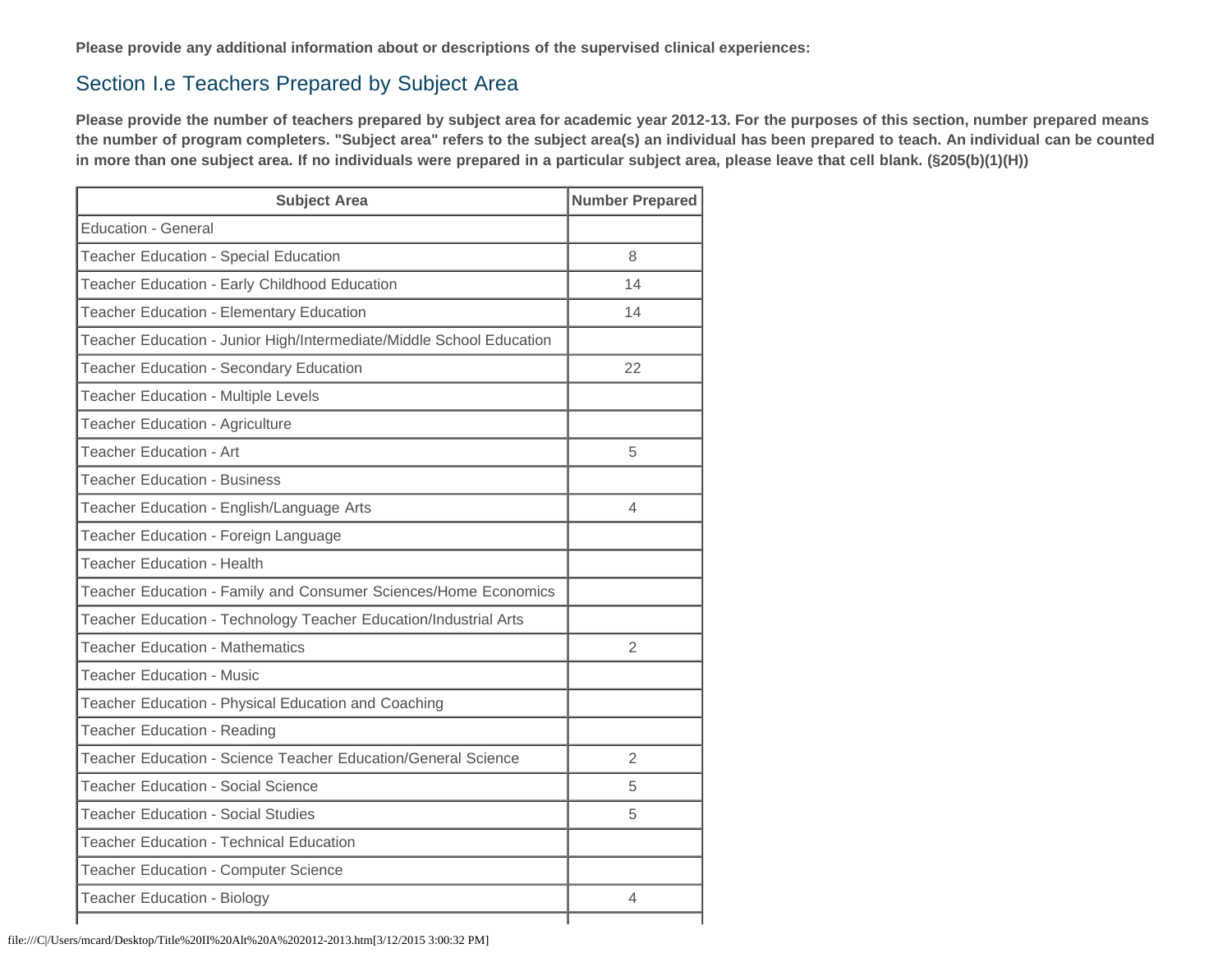| <b>Teacher Education - Chemistry</b>                                     | 2              |
|--------------------------------------------------------------------------|----------------|
| Teacher Education - Drama and Dance                                      |                |
| <b>Teacher Education - French</b>                                        |                |
| Teacher Education - German                                               |                |
| <b>Teacher Education- History</b>                                        | $\overline{7}$ |
| <b>Teacher Education - Physics</b>                                       | $\mathfrak{D}$ |
| <b>Teacher Education - Spanish</b>                                       |                |
| Teacher Education - Speech                                               |                |
| Teacher Education - Geography                                            | 5              |
| <b>Teacher Education - Latin</b>                                         |                |
| Teacher Education - Psychology                                           |                |
| Teacher Education - Earth Science                                        | 2              |
| Teacher Education - English as a Second Language                         |                |
| Teacher Education - Bilingual, Multilingual, and Multicultural Education |                |
| Education - Other<br>Specify:                                            |                |

### Section I.e Teachers Prepared by Academic Major

**Please provide the number of teachers prepared by academic major for academic year 2012-13. For the purposes of this section, number prepared means the number of program completers. "Academic major" refers to the actual major(s) declared by the program completer. An individual can be counted in more than one academic major. If no individuals were prepared in a particular academic major, please leave that cell blank. (§205(b)(1)(H))**

| <b>Academic Major</b>                                                | <b>Number Prepared</b> |
|----------------------------------------------------------------------|------------------------|
| Education - General                                                  |                        |
| Teacher Education - Special Education                                | 8                      |
| Teacher Education - Early Childhood Education                        | 14                     |
| <b>Teacher Education - Elementary Education</b>                      | 14                     |
| Teacher Education - Junior High/Intermediate/Middle School Education |                        |
| <b>Teacher Education - Secondary Education</b>                       | 22                     |
| <b>Teacher Education - Agriculture</b>                               |                        |
| Teacher Education - Art                                              | 5                      |
| <b>Teacher Education - Business</b>                                  |                        |
| Teacher Education - English/Language Arts                            | 4                      |
| Teacher Education - Foreign Language                                 |                        |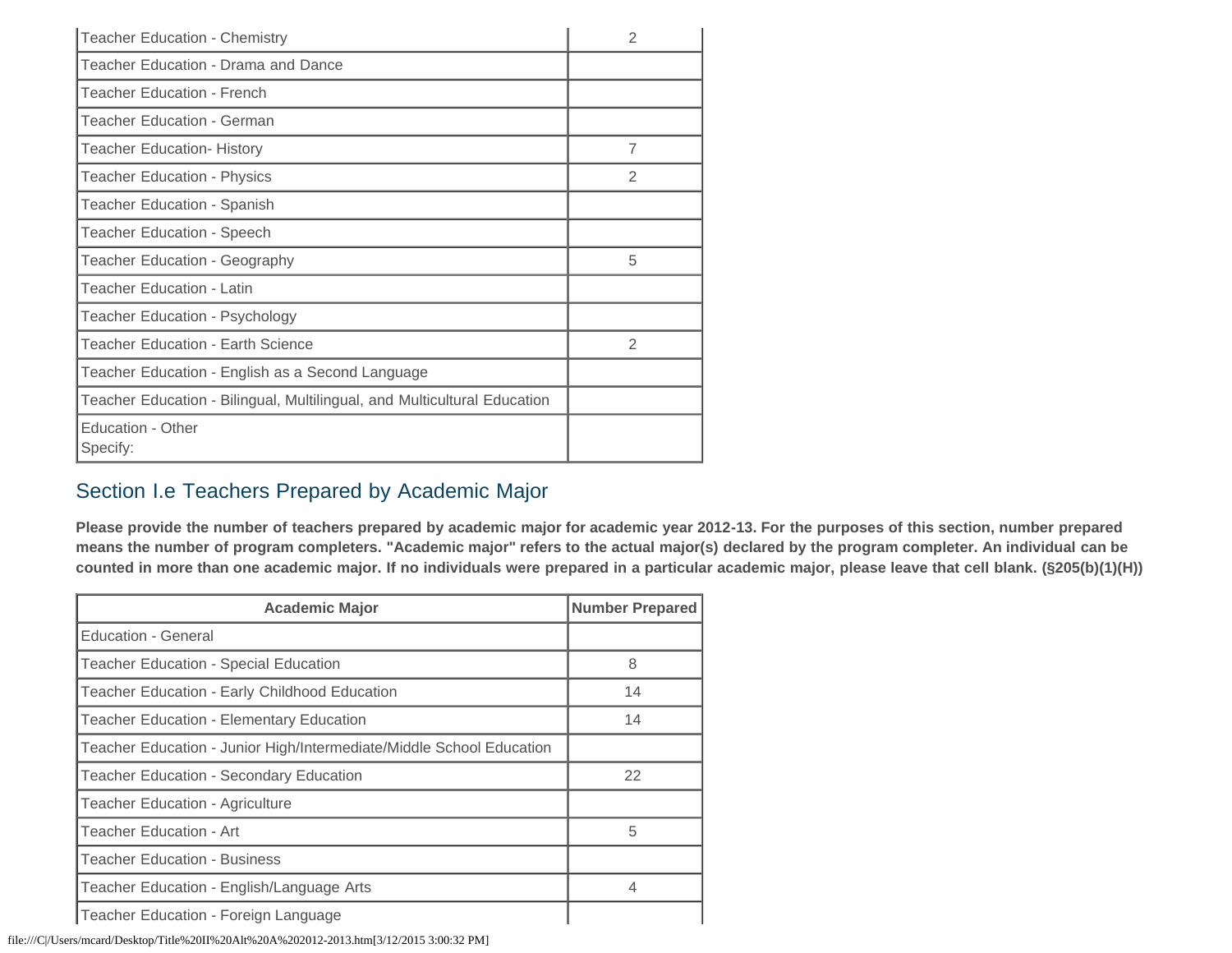| <b>Teacher Education - Health</b>                                        |                |
|--------------------------------------------------------------------------|----------------|
| Teacher Education - Family and Consumer Sciences/Home Economics          |                |
| Teacher Education - Technology Teacher Education/Industrial Arts         |                |
| <b>Teacher Education - Mathematics</b>                                   | 2              |
| <b>Teacher Education - Music</b>                                         |                |
| Teacher Education - Physical Education and Coaching                      |                |
| Teacher Education - Reading                                              |                |
| <b>Teacher Education - Science</b>                                       | 2              |
| <b>Teacher Education - Social Science</b>                                | 5              |
| <b>Teacher Education - Social Studies</b>                                | 5              |
| <b>Teacher Education - Technical Education</b>                           |                |
| Teacher Education - Computer Science                                     |                |
| <b>Teacher Education - Biology</b>                                       | 4              |
| <b>Teacher Education - Chemistry</b>                                     | 2              |
| Teacher Education - Drama and Dance                                      |                |
| <b>Teacher Education - French</b>                                        |                |
| <b>Teacher Education - German</b>                                        |                |
| <b>Teacher Education - History</b>                                       | $\overline{7}$ |
| <b>Teacher Education - Physics</b>                                       | 2              |
| Teacher Education - Spanish                                              |                |
| <b>Teacher Education - Speech</b>                                        |                |
| Teacher Education - Geography                                            | 5              |
| <b>Teacher Education - Latin</b>                                         |                |
| Teacher Education - Psychology                                           |                |
| <b>Teacher Education - Earth Science</b>                                 | 2              |
| Teacher Education - English as a Second Language                         |                |
| Teacher Education - Bilingual, Multilingual, and Multicultural Education |                |
| Education - Curriculum and Instruction                                   |                |
| Education - Social and Philosophical Foundations of Education            |                |
| <b>Liberal Arts/Humanities</b>                                           |                |
| Psychology                                                               |                |
| <b>Social Sciences</b>                                                   | 5              |
|                                                                          |                |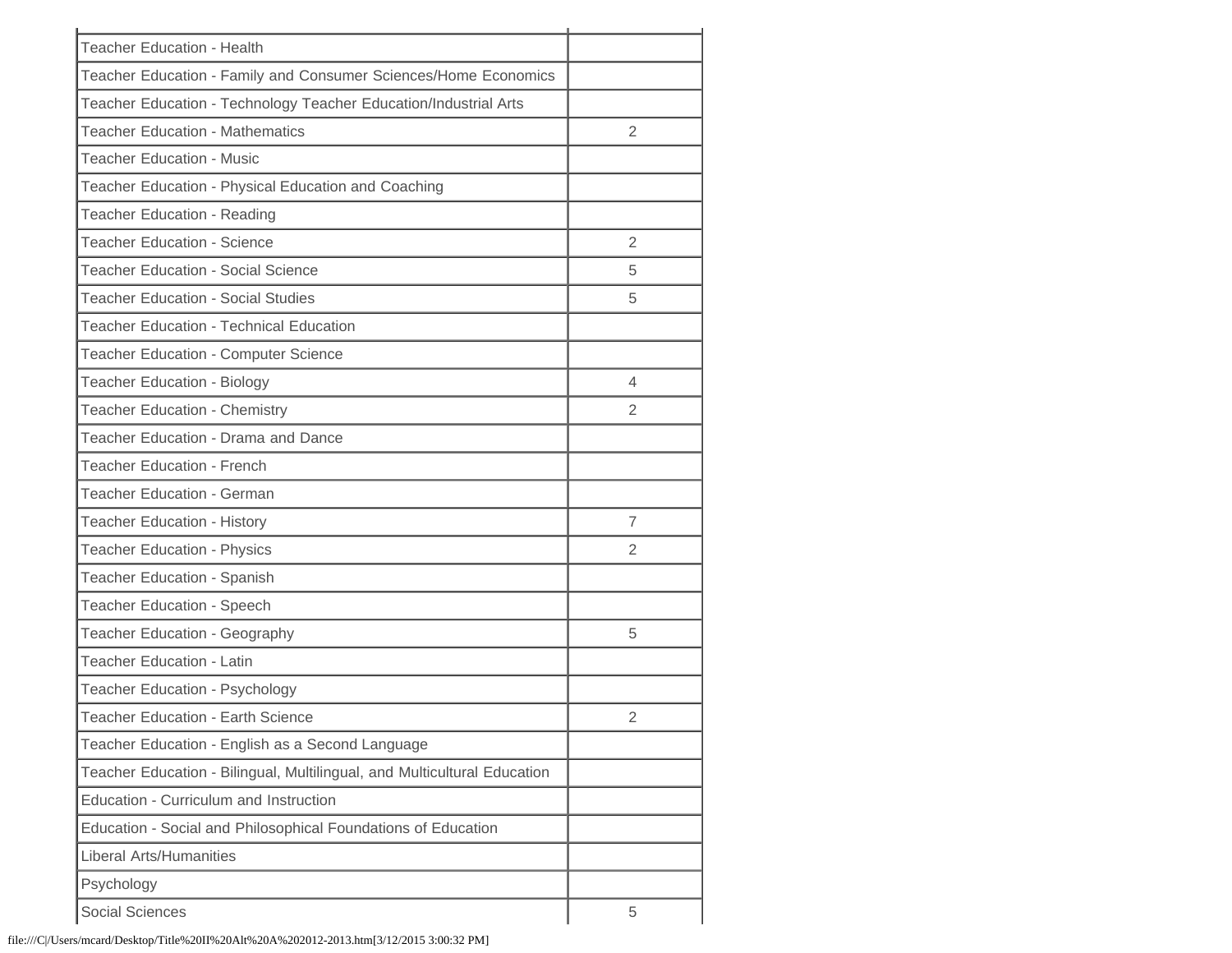| Anthropology                                | 5              |
|---------------------------------------------|----------------|
| Economics                                   | 5              |
| Geography and Cartography                   | 5              |
| <b>Political Science and Government</b>     | 5              |
| Sociology                                   |                |
| Visual and Performing Arts                  | 5              |
| History                                     | 7              |
| Foreign Languages                           |                |
| Family and Consumer Sciences/Human Sciences |                |
| English Language/Literature                 | $\overline{4}$ |
| Philosophy and Religious Studies            |                |
| Agriculture                                 |                |
| Communication or Journalism                 | $\overline{4}$ |
| Engineering                                 |                |
| Biology                                     | 4              |
| <b>Mathematics and Statistics</b>           | $\overline{2}$ |
| <b>Physical Sciences</b>                    | 2              |
| Astronomy and Astrophysics                  | 2              |
| Atmospheric Sciences and Meteorology        |                |
| Chemistry                                   | $\overline{2}$ |
| Geological and Earth Sciences/Geosciences   | $\overline{2}$ |
| Physics                                     | $\overline{2}$ |
| Business/Business Administration/Accounting |                |
| <b>Computer and Information Sciences</b>    |                |
| Other<br>Specify:                           |                |

# Section I.f Program Completers

**Provide the total number of teacher preparation program completers in each of the following academic years:**

2012-13: 44

2011-12: 47

2010-11: 44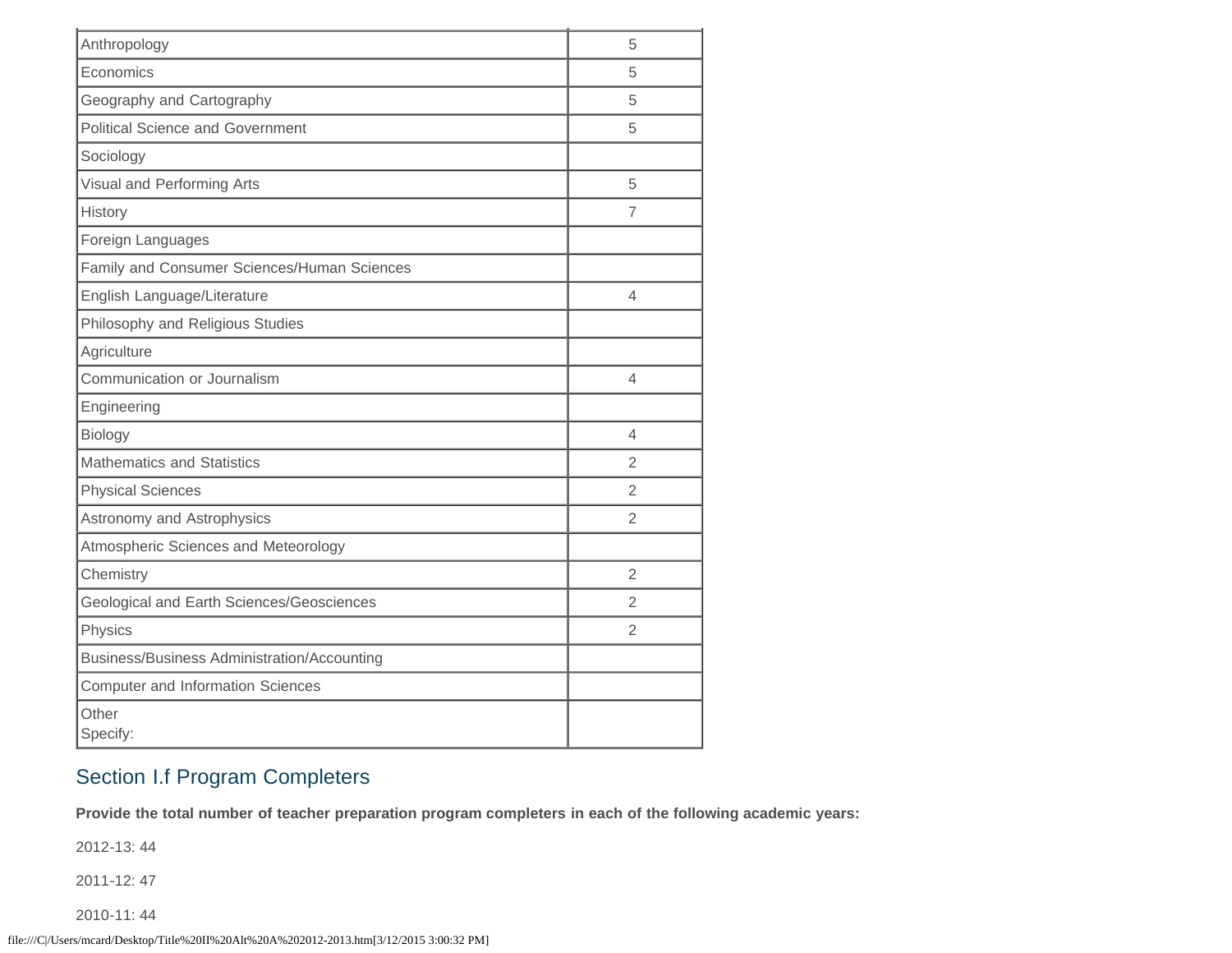### Section II Annual Goals - Mathematics

**Each institution of higher education (IHE) that conducts a traditional teacher preparation program (including programs that offer any ongoing professional development programs) or alternative route to state credential program, and that enrolls students receiving Federal assistance under this Act, shall set annual quantifiable goals for increasing the number of prospective teachers trained in teacher shortage areas designated by the Secretary or by the state educational agency, including mathematics, science, special education, and instruction of limited English proficient students. [\(§205\(a\)\(1\)\(A\)\(ii\), §206\(a\)\)](http://frwebgate.access.gpo.gov/cgi-bin/getdoc.cgi?dbname=110_cong_public_laws&docid=f:publ315.110.pdf)**

**Information about teacher shortage areas can be found at<http://www2.ed.gov/about/offices/list/ope/pol/tsa.html>.**

**Please provide the information below about your program's goals to increase the number of prospective teachers in mathematics in each of three academic years.**

**Academic year 2012-13**

**Did your program prepare teachers in mathematics in 2012-13?**

Yes

**How many prospective teachers did your program plan to add in mathematics in 2012-13?**

2

**Did your program meet the goal for prospective teachers set in mathematics in 2012-13?**

Yes

**Description of strategies used to achieve goal, if applicable:**

**Description of steps to improve performance in meeting goal or lessons learned in meeting goal, if applicable:**

**Provide any additional comments, exceptions and explanations below:**

**Academic year 2013-14**

**Is your program preparing teachers in mathematics in 2013-14?**

Yes

**How many prospective teachers did your program plan to add in mathematics in 2013-14?**

2

**Provide any additional comments, exceptions and explanations below:**

**Academic year 2014-15**

**Will your program prepare teachers in mathematics in 2014-15?**

Yes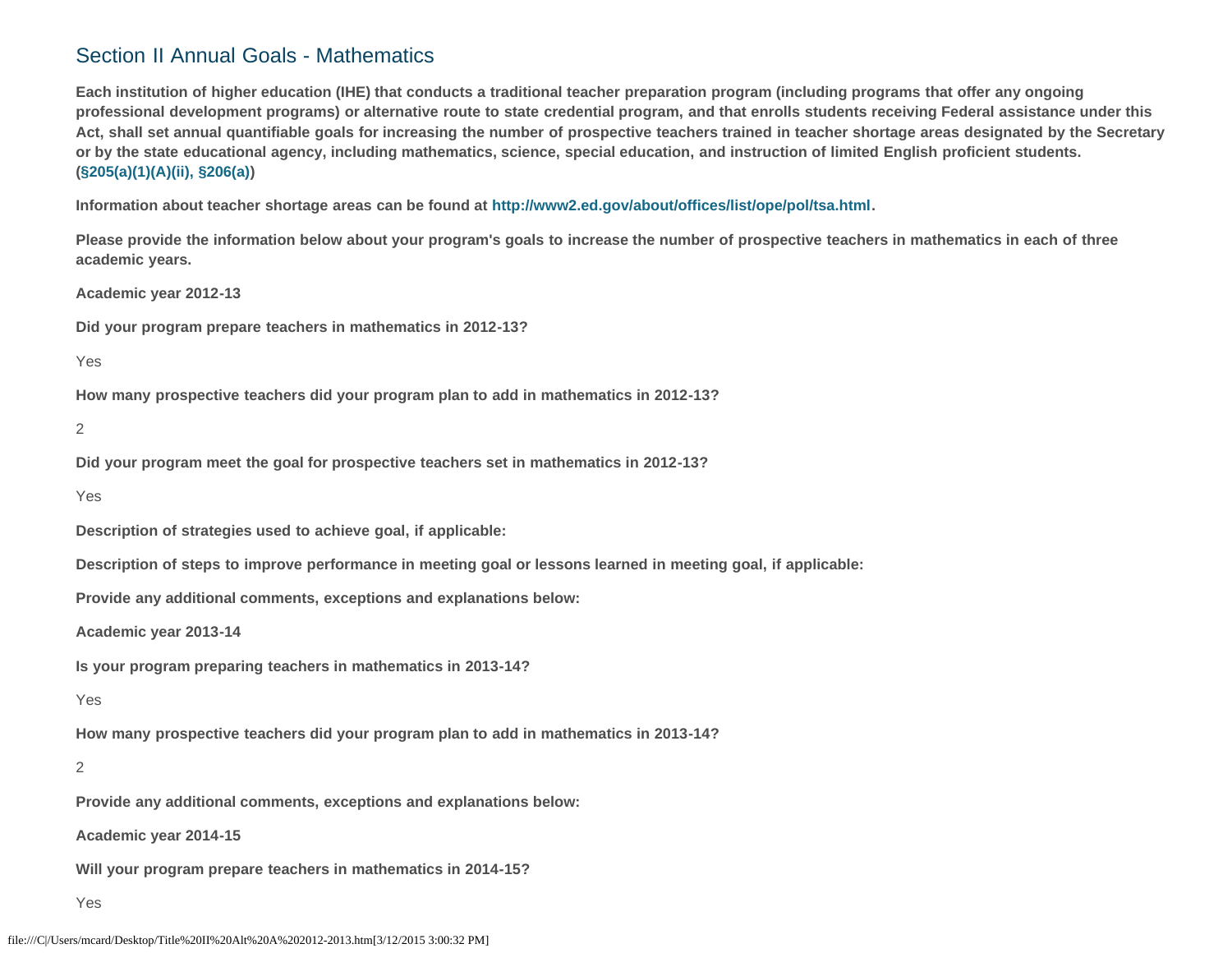**How many prospective teachers does your program plan to add in mathematics in 2014-15?**

#### 2

**Provide any additional comments, exceptions and explanations below:**

### Section II Annual Goals - Science

**Each institution of higher education (IHE) that conducts a traditional teacher preparation program (including programs that offer any ongoing professional development programs) or alternative route to state credential program, and that enrolls students receiving Federal assistance under this Act, shall set annual quantifiable goals for increasing the number of prospective teachers trained in teacher shortage areas designated by the Secretary or by the state educational agency, including mathematics, science, special education, and instruction of limited English proficient students. [\(§205\(a\)\(1\)\(A\)\(ii\), §206\(a\)\)](http://frwebgate.access.gpo.gov/cgi-bin/getdoc.cgi?dbname=110_cong_public_laws&docid=f:publ315.110.pdf)**

**Information about teacher shortage areas can be found at<http://www2.ed.gov/about/offices/list/ope/pol/tsa.html>.**

**Please provide the information below about your program's goals to increase the number of prospective teachers in science in each of three academic years.**

**Academic year 2012-13**

**Did your program prepare teachers in science in 2012-13?**

Yes

**How many prospective teachers did your program plan to add in science in 2012-13?**

5

**Did your program meet the goal for prospective teachers set in science in 2012-13?**

Yes

**Description of strategies used to achieve goal, if applicable:**

**Description of steps to improve performance in meeting goal or lessons learned in meeting goal, if applicable:**

**Provide any additional comments, exceptions and explanations below:**

**Academic year 2013-14**

**Is your program preparing teachers in science in 2013-14?**

Yes

**How many prospective teachers did your program plan to add in science in 2013-14?**

5

**Provide any additional comments, exceptions and explanations below:**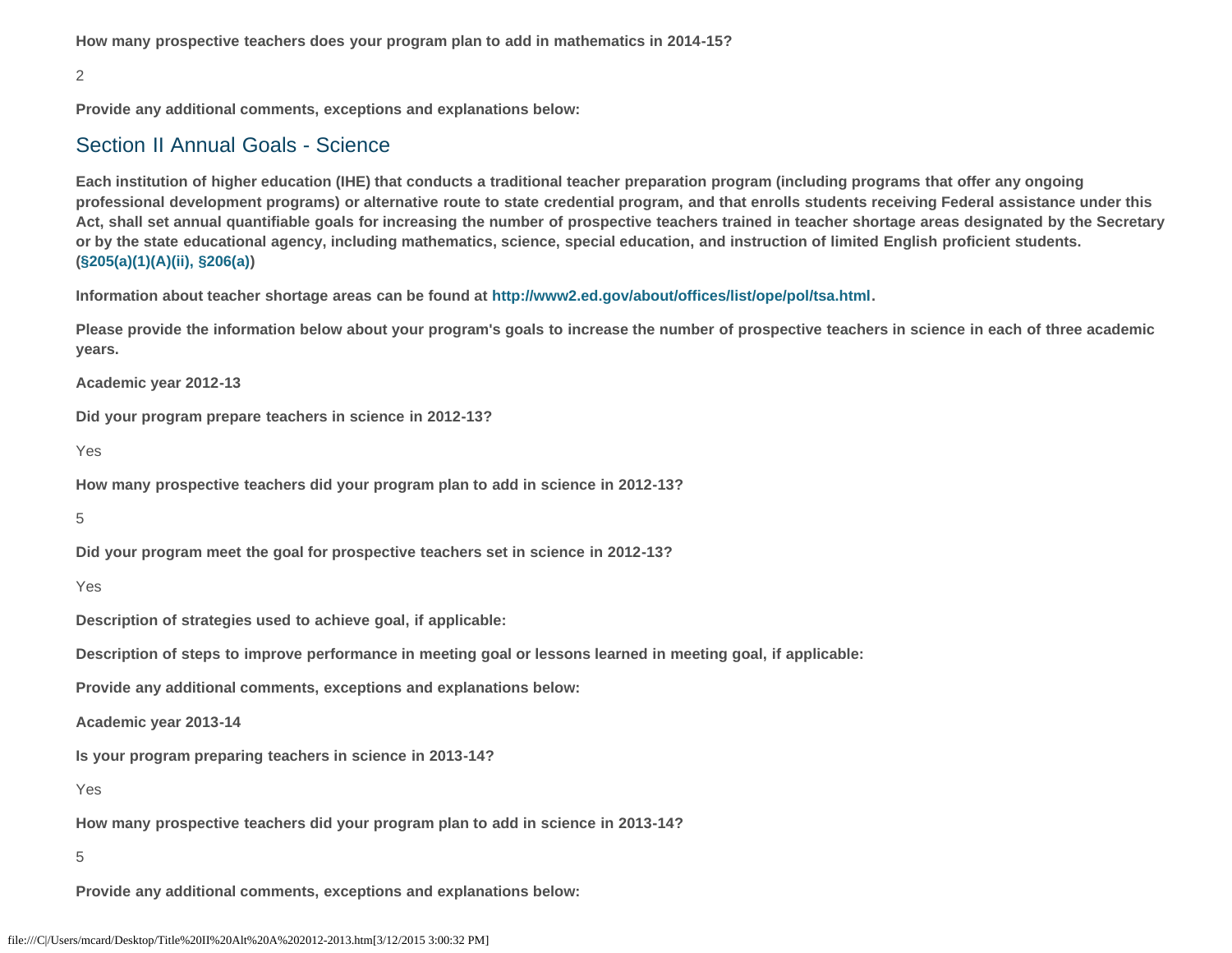**Academic year 2014-15**

**Will your program prepare teachers in science in 2014-15?**

Yes

**How many prospective teachers does your program plan to add in science in 2014-15?**

3

**Provide any additional comments, exceptions and explanations below:**

### Section II Annual Goals - Special Education

**Each institution of higher education (IHE) that conducts a traditional teacher preparation program (including programs that offer any ongoing professional development programs) or alternative route to state credential program, and that enrolls students receiving Federal assistance under this Act, shall set annual quantifiable goals for increasing the number of prospective teachers trained in teacher shortage areas designated by the Secretary or by the state educational agency, including mathematics, science, special education, and instruction of limited English proficient students. [\(§205\(a\)\(1\)\(A\)\(ii\), §206\(a\)\)](http://frwebgate.access.gpo.gov/cgi-bin/getdoc.cgi?dbname=110_cong_public_laws&docid=f:publ315.110.pdf)**

**Information about teacher shortage areas can be found at<http://www2.ed.gov/about/offices/list/ope/pol/tsa.html>.**

**Please provide the information below about your program's goals to increase the number of prospective teachers in special education in each of three academic years.**

**Academic year 2012-13**

**Did your program prepare teachers in special education in 2012-13?**

Yes

**How many prospective teachers did your program plan to add in special education in 2012-13?**

5

**Did your program meet the goal for prospective teachers set in special education in 2012-13?**

Yes

**Description of strategies used to achieve goal, if applicable:**

**Description of steps to improve performance in meeting goal or lessons learned in meeting goal, if applicable:**

**Provide any additional comments, exceptions and explanations below:**

**Academic year 2013-14**

**Is your program preparing teachers in special education in 2013-14?**

Yes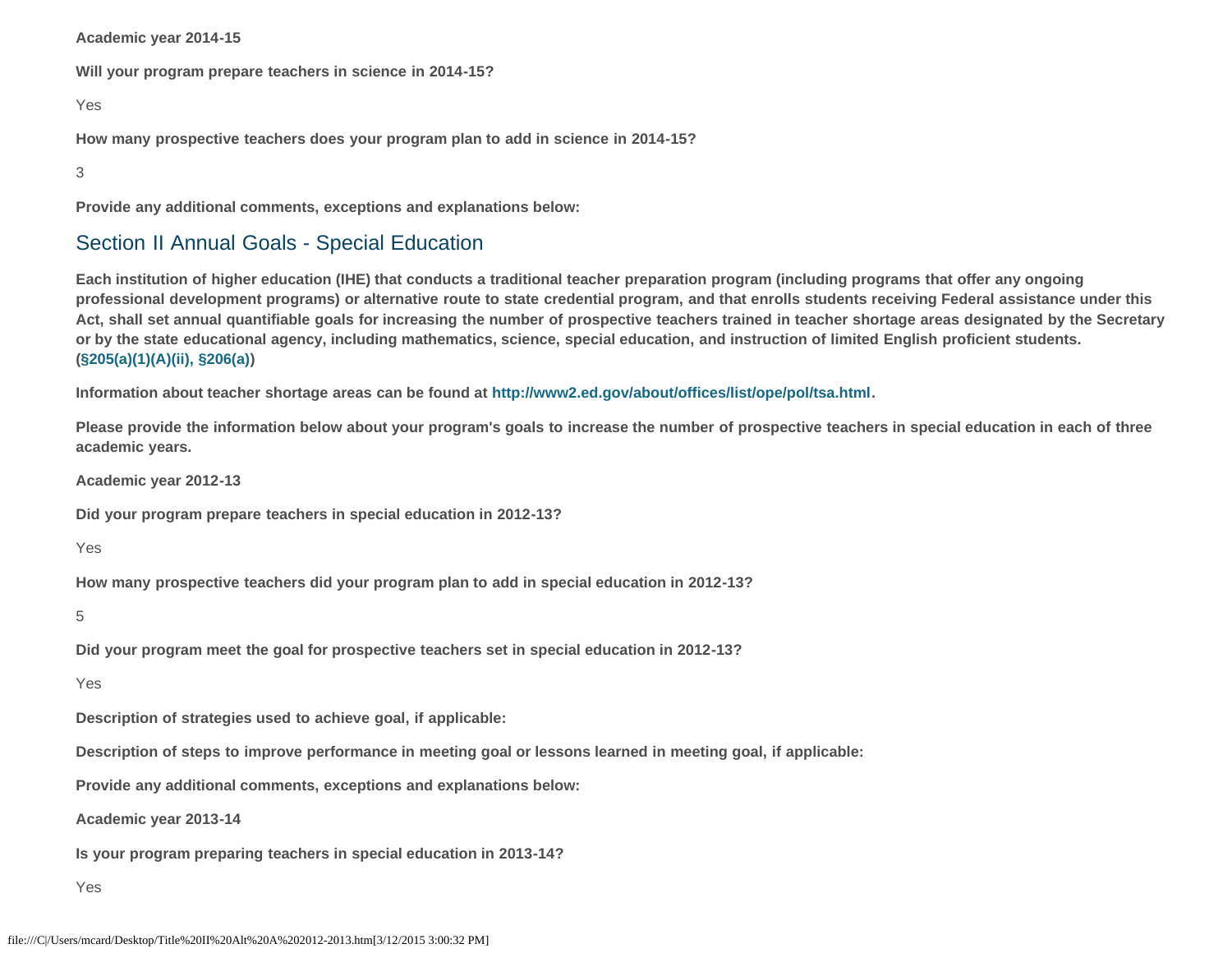**How many prospective teachers did your program plan to add in special education in 2013-14?**

```
5
```
**Provide any additional comments, exceptions and explanations below:**

**Academic year 2014-15**

**Will your program prepare teachers in special education in 2014-15?**

Yes

**How many prospective teachers does your program plan to add in special education in 2014-15?**

5

**Provide any additional comments, exceptions and explanations below:**

### Section II Annual Goals - Instruction of Limited English Proficient Students

**Each institution of higher education (IHE) that conducts a traditional teacher preparation program (including programs that offer any ongoing professional development programs) or alternative route to state credential program, and that enrolls students receiving Federal assistance under this Act, shall set annual quantifiable goals for increasing the number of prospective teachers trained in teacher shortage areas designated by the Secretary or by the state educational agency, including mathematics, science, special education, and instruction of limited English proficient students. [\(§205\(a\)\(1\)\(A\)\(ii\), §206\(a\)\)](http://frwebgate.access.gpo.gov/cgi-bin/getdoc.cgi?dbname=110_cong_public_laws&docid=f:publ315.110.pdf)**

**Information about teacher shortage areas can be found at<http://www2.ed.gov/about/offices/list/ope/pol/tsa.html>.**

**Please provide the information below about your program's goals to increase the number of prospective teachers in instruction of limited English proficient students in each of three academic years.**

**Academic year 2012-13**

**Did your program prepare teachers in instruction of limited English proficient students in 2012-13?**

No

**How many prospective teachers did your program plan to add in instruction of limited English proficient students in 2012-13?**

**Did your program meet the goal for prospective teachers set in instruction of limited English proficient students in 2012-13?**

NA

**Description of strategies used to achieve goal, if applicable:**

**Description of steps to improve performance in meeting goal or lessons learned in meeting goal, if applicable:**

**Provide any additional comments, exceptions and explanations below:**

**Academic year 2013-14**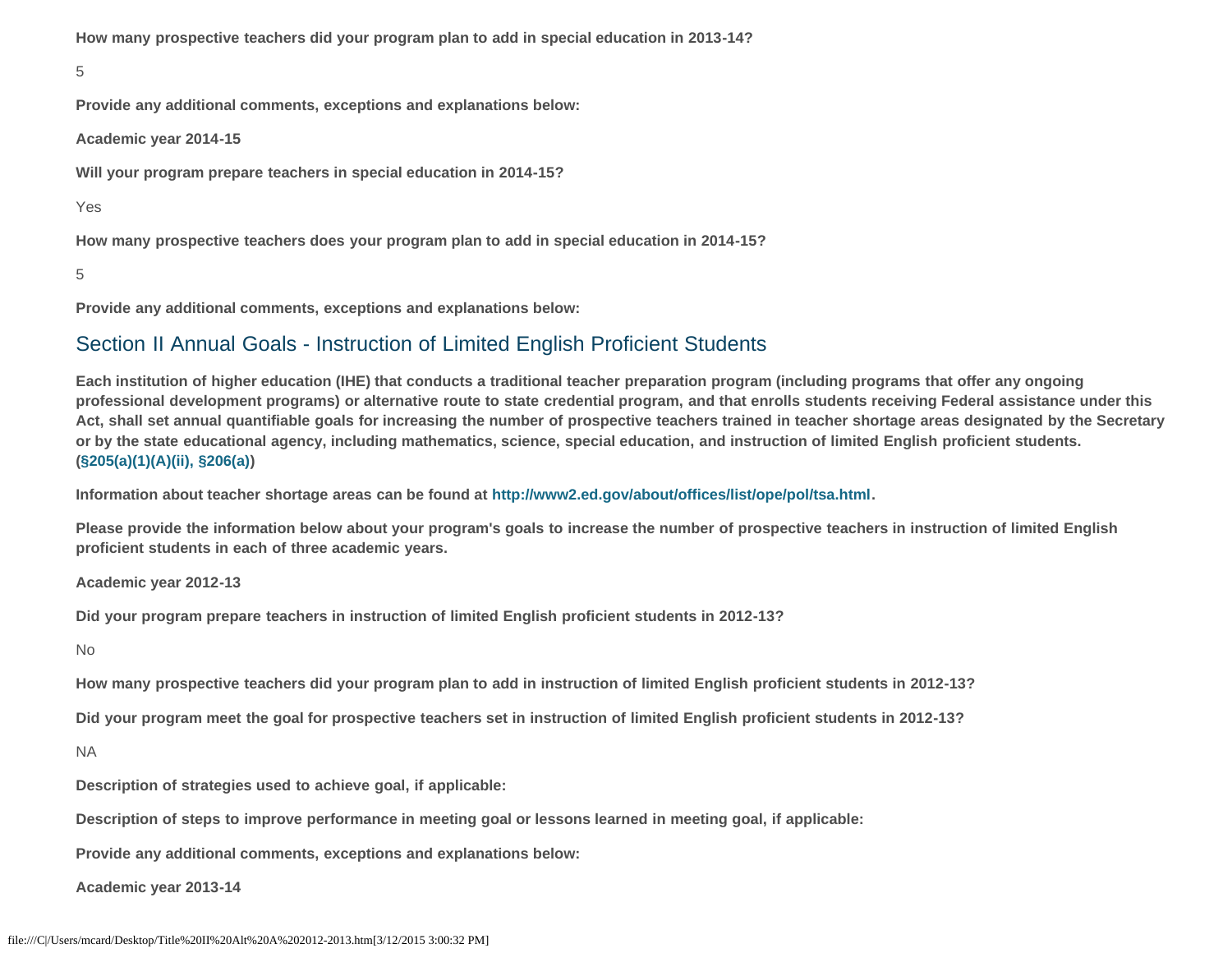**Is your program preparing teachers in instruction of limited English proficient students in 2013-14?**

No

**How many prospective teachers did your program plan to add in instruction of limited English proficient students in 2013-14?**

**Provide any additional comments, exceptions and explanations below:**

**Academic year 2014-15**

**Will your program prepare teachers in instruction of limited English proficient students in 2014-15?**

No

**How many prospective teachers does your program plan to add in instruction of limited English proficient students in 2014-15?**

**Provide any additional comments, exceptions and explanations below:**

### Section II Assurances

**Please certify that your institution is in compliance with the following assurances. (§205(a)(1)(A)(iii), §206(b)) Note: Be prepared to provide documentation and evidence for your responses, when requested, to support the following assurances.**

**Preparation responds to the identified needs of the local educational agencies or States where the program completers are likely to teach, based on past hiring and recruitment trends.**

Yes

**Preparation is closely linked with the needs of schools and the instructional decisions new teachers face in the classroom.**  Yes

**Prospective special education teachers are prepared in core academic subjects and to instruct in core academic subjects.** Yes

**Prospective general education teachers are prepared to provide instruction to students with disabilities.** Yes

**Prospective general education teachers are prepared to provide instruction to limited English proficient students.**  Yes

**Prospective general education teachers are prepared to provide instruction to students from low-income families.** Yes

**Prospective teachers are prepared to effectively teach in urban and rural schools, as applicable.** Yes

**Describe your institution's most successful strategies in meeting the assurances listed above:**

All these assurances are integrated in courses and internship and assessed at the midpoint and program completion.

## Section III Assessment Pass Rates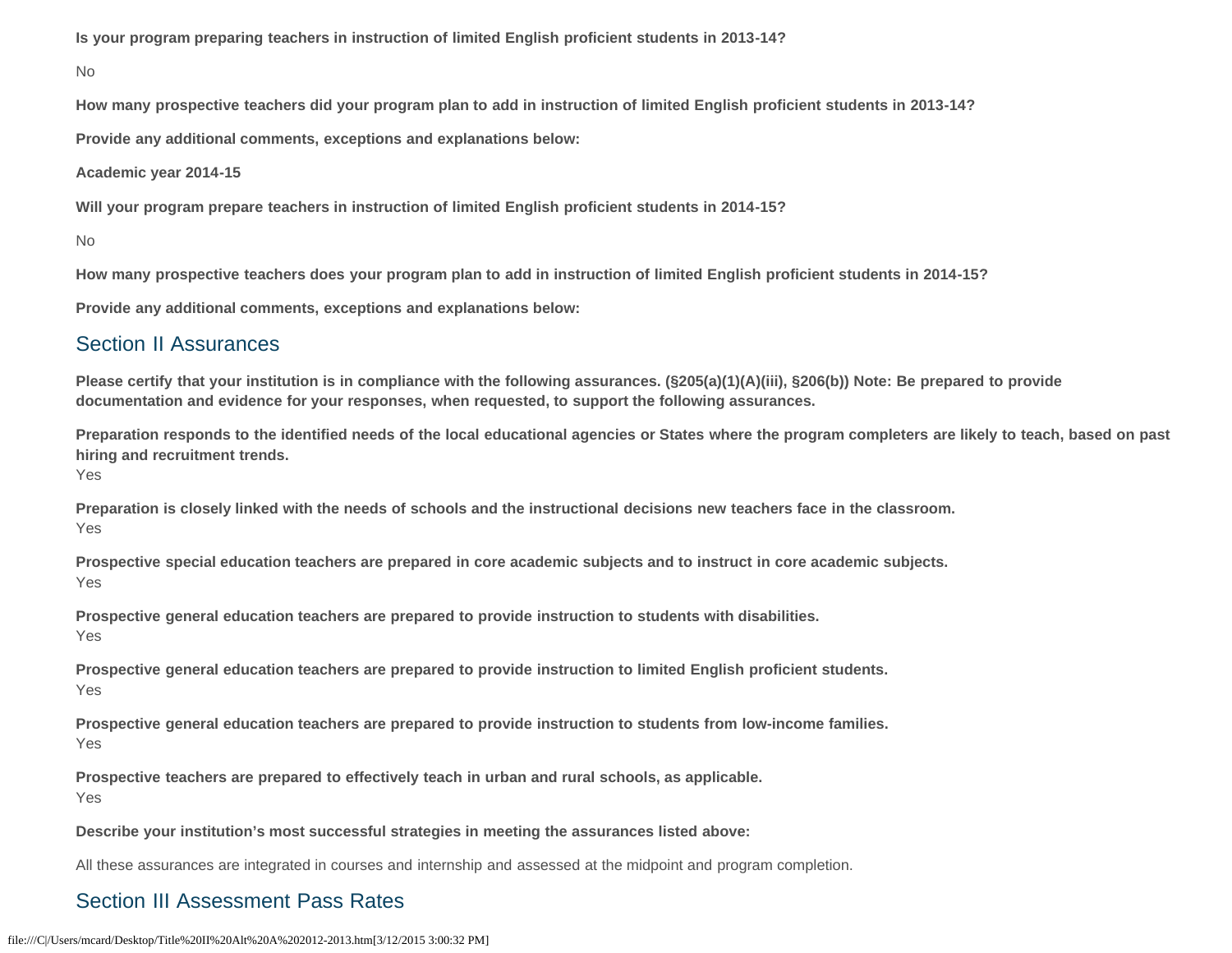| Assessment code - Assessment name<br><b>Test Company</b><br>Group                                                  | <b>Number</b><br>taking<br>tests | Avg.<br>scaled<br>score | Number<br>passing<br>tests | <b>Pass</b><br>rate<br>(%) |
|--------------------------------------------------------------------------------------------------------------------|----------------------------------|-------------------------|----------------------------|----------------------------|
| ETS0133 - ART CONTENT KNOWLEDGE<br><b>Educational Testing Service (ETS)</b><br>All program completers, 2012-13     | 3                                |                         |                            |                            |
| ETS0133 - ART CONTENT KNOWLEDGE<br><b>Educational Testing Service (ETS)</b><br>All program completers, 2010-11     | $\overline{2}$                   |                         |                            |                            |
| ETS0134 - ART CONTENT KNOWLEDGE II<br><b>Educational Testing Service (ETS)</b><br>Other enrolled students          | 1                                |                         |                            |                            |
| ETS0134 - ART CONTENT KNOWLEDGE II<br><b>Educational Testing Service (ETS)</b><br>All program completers, 2012-13  | $\overline{2}$                   |                         |                            |                            |
| ETS0235 - BIOLOGY CONTENT KNOWLEDGE<br><b>Educational Testing Service (ETS)</b><br>Other enrolled students         | 5                                |                         |                            |                            |
| ETS0235 - BIOLOGY CONTENT KNOWLEDGE<br><b>Educational Testing Service (ETS)</b><br>All program completers, 2012-13 | $\overline{2}$                   |                         |                            |                            |
| ETS0235 - BIOLOGY CONTENT KNOWLEDGE<br><b>Educational Testing Service (ETS)</b><br>All program completers, 2011-12 | 2                                |                         |                            |                            |
| ETS0235 - BIOLOGY CONTENT KNOWLEDGE<br><b>Educational Testing Service (ETS)</b><br>All program completers, 2010-11 | $\overline{2}$                   |                         |                            |                            |
| ETS0014 - ELEM ED CONTENT KNOWLEDGE<br><b>Educational Testing Service (ETS)</b><br>Other enrolled students         | 34                               | 161                     | 33                         | 97                         |
| ETS0014 - ELEM ED CONTENT KNOWLEDGE<br><b>Educational Testing Service (ETS)</b><br>All program completers, 2012-13 | 20                               | 159                     | 20                         | 100                        |
| ETS0014 - ELEM ED CONTENT KNOWLEDGE<br><b>Educational Testing Service (ETS)</b><br>All program completers, 2011-12 | 24                               | 162                     | 24                         | 100                        |
| ETS0014 - ELEM ED CONTENT KNOWLEDGE<br><b>Educational Testing Service (ETS)</b><br>All program completers, 2010-11 | 16                               | 161                     | 16                         | 100                        |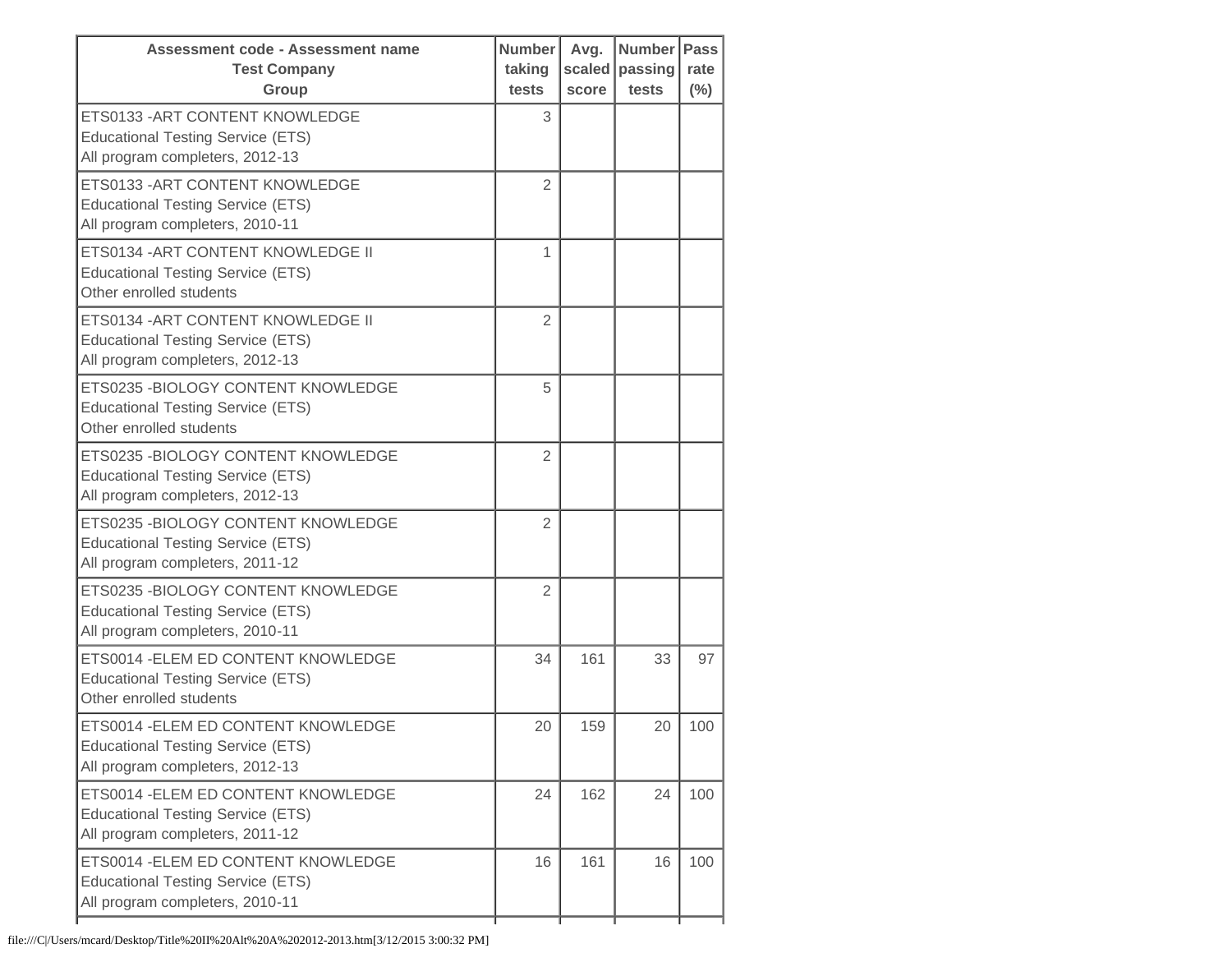| ETS0041 - ENG LANG LIT COMP CONTENT KNOWLEDGE<br><b>Educational Testing Service (ETS)</b><br>Other enrolled students         | 9              |  |  |
|------------------------------------------------------------------------------------------------------------------------------|----------------|--|--|
| ETS0041 - ENG LANG LIT COMP CONTENT KNOWLEDGE<br><b>Educational Testing Service (ETS)</b><br>All program completers, 2012-13 | 4              |  |  |
| ETS0041 - ENG LANG LIT COMP CONTENT KNOWLEDGE<br><b>Educational Testing Service (ETS)</b><br>All program completers, 2011-12 | 5              |  |  |
| ETS0041 - ENG LANG LIT COMP CONTENT KNOWLEDGE<br><b>Educational Testing Service (ETS)</b><br>All program completers, 2010-11 | 1              |  |  |
| ETS0435 - GENERAL SCI CONTENT KNOWLEDGE<br><b>Educational Testing Service (ETS)</b><br>Other enrolled students               | 5              |  |  |
| ETS0435 - GENERAL SCI CONTENT KNOWLEDGE<br><b>Educational Testing Service (ETS)</b><br>All program completers, 2012-13       | 3              |  |  |
| ETS0435 - GENERAL SCI CONTENT KNOWLEDGE<br><b>Educational Testing Service (ETS)</b><br>All program completers, 2011-12       | 1              |  |  |
| ETS0435 - GENERAL SCI CONTENT KNOWLEDGE<br><b>Educational Testing Service (ETS)</b><br>All program completers, 2010-11       | 3              |  |  |
| ETS0061 -MATHEMATICS CONTENT KNOWLEDGE<br><b>Educational Testing Service (ETS)</b><br>Other enrolled students                | 8              |  |  |
| ETS0061 - MATHEMATICS CONTENT KNOWLEDGE<br><b>Educational Testing Service (ETS)</b><br>All program completers, 2012-13       | $\overline{2}$ |  |  |
| ETS0061 -MATHEMATICS CONTENT KNOWLEDGE<br><b>Educational Testing Service (ETS)</b><br>All program completers, 2011-12        | 1              |  |  |
| ETS0061 -MATHEMATICS CONTENT KNOWLEDGE<br><b>Educational Testing Service (ETS)</b><br>All program completers, 2010-11        | $\overline{2}$ |  |  |
| ETS0091 - PHYSICAL ED CONTENT KNOWLEDGE<br><b>Educational Testing Service (ETS)</b><br>Other enrolled students               | 4              |  |  |
|                                                                                                                              |                |  |  |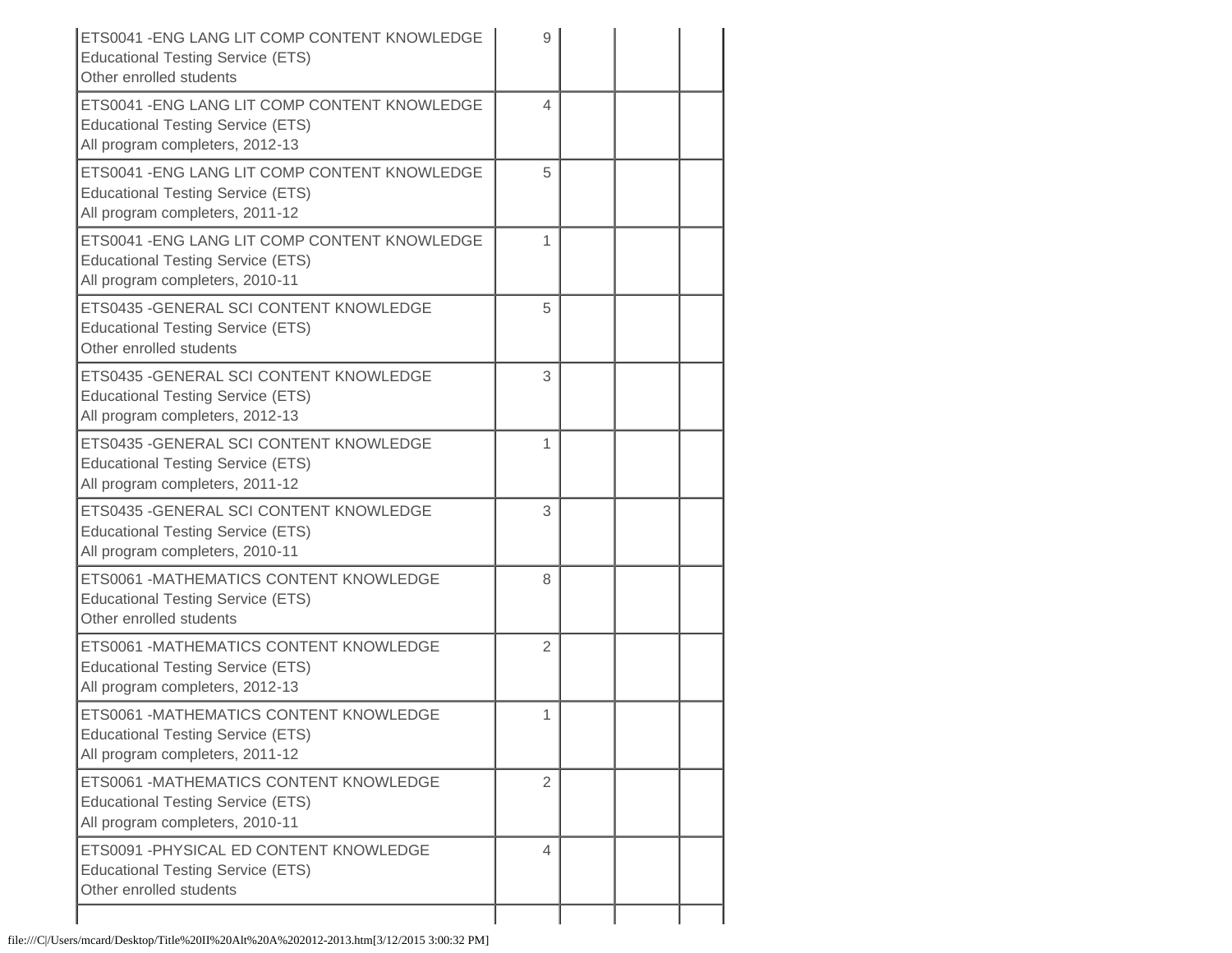| ETS0091 - PHYSICAL ED CONTENT KNOWLEDGE<br><b>Educational Testing Service (ETS)</b><br>All program completers, 2011-12    | 3              |  |  |
|---------------------------------------------------------------------------------------------------------------------------|----------------|--|--|
| ETS0091 - PHYSICAL ED CONTENT KNOWLEDGE<br><b>Educational Testing Service (ETS)</b><br>All program completers, 2010-11    | 1              |  |  |
| ETS0354 - SE CORE KNOWLEDGE & APPLICATIONS<br><b>Educational Testing Service (ETS)</b><br>Other enrolled students         | $\overline{2}$ |  |  |
| ETS0081 - SOCIAL STUDIES CONTENT KNOWLEDGE<br><b>Educational Testing Service (ETS)</b><br>Other enrolled students         | 8              |  |  |
| ETS0081 -SOCIAL STUDIES CONTENT KNOWLEDGE<br><b>Educational Testing Service (ETS)</b><br>All program completers, 2012-13  | 5              |  |  |
| ETS0081 - SOCIAL STUDIES CONTENT KNOWLEDGE<br><b>Educational Testing Service (ETS)</b><br>All program completers, 2011-12 | 5              |  |  |
| ETS0081 - SOCIAL STUDIES CONTENT KNOWLEDGE<br><b>Educational Testing Service (ETS)</b><br>All program completers, 2010-11 | $\overline{2}$ |  |  |
| ETS0204 - TEACHING READING<br><b>Educational Testing Service (ETS)</b><br>Other enrolled students                         | 9              |  |  |
| ETS0204 - TEACHING READING<br><b>Educational Testing Service (ETS)</b><br>All program completers, 2012-13                 | 8              |  |  |
| ETS0941 - WORLD AND U.S. HISTORY CK<br><b>Educational Testing Service (ETS)</b><br>Other enrolled students                | 3              |  |  |
| ETS0941 - WORLD AND U.S. HISTORY CK<br><b>Educational Testing Service (ETS)</b><br>All program completers, 2012-13        | 2              |  |  |
| ETS0941 - WORLD AND U.S. HISTORY CK<br><b>Educational Testing Service (ETS)</b><br>All program completers, 2011-12        | 1              |  |  |
| ETS0941 - WORLD AND U.S. HISTORY CK<br><b>Educational Testing Service (ETS)</b><br>All program completers, 2010-11        | $\overline{2}$ |  |  |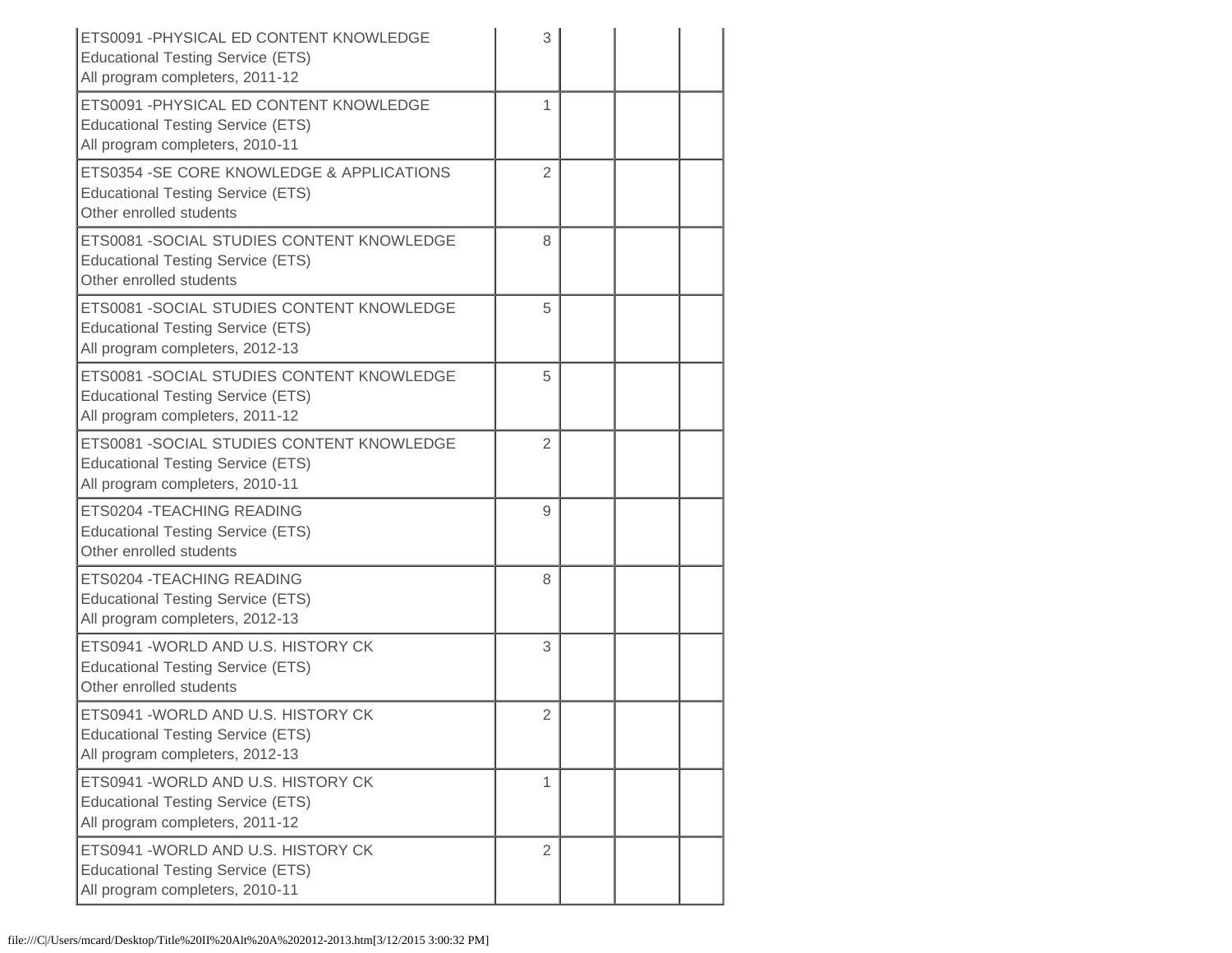### Section III Summary Pass Rates

| <b>Group</b>                    | taking<br>tests | Number Number   Pass  <br>passing<br>tests | rate<br>(%) |
|---------------------------------|-----------------|--------------------------------------------|-------------|
| All program completers, 2012-13 | 43              | 43                                         | 100         |
| All program completers, 2011-12 | 42              | 42                                         | 100         |
| All program completers, 2010-11 | 31              | 31                                         | 100         |

### Section IV Low-Performing

**Provide the following information about the approval or accreditation of your teacher preparation program.**

**Is your teacher preparation program currently approved or accredited?** Yes

**If yes, please specify the organization(s) that approved or accredited your program: State** NCATE

**Is your teacher preparation program currently under a designation as "low-performing" by the state (as per section 207(a) of the HEA of 2008)?** No

### Section V Use of Technology

**Provide the following information about the use of technology in your teacher preparation program. Please note that choosing 'yes' indicates that your teacher preparation program would be able to provide evidence upon request.**

**Does your program prepare teachers to:**

- **integrate technology effectively into curricula and instruction** Yes
- **use technology effectively to collect data to improve teaching and learning** Yes
- **use technology effectively to manage data to improve teaching and learning** Yes
- **use technology effectively to analyze data to improve teaching and learning** Yes

**Provide a description of the evidence that your program uses to show that it prepares teachers to integrate technology effectively into curricula and instruction, and to use technology effectively to collect, manage, and analyze data in order to improve teaching and learning for the purpose of increasing student academic achievement. Include a description of the evidence your program uses to show that it prepares teachers to use the principles of universal design for learning, as applicable. Include planning activities and a timeline if any of the four elements listed above are not currently in place.**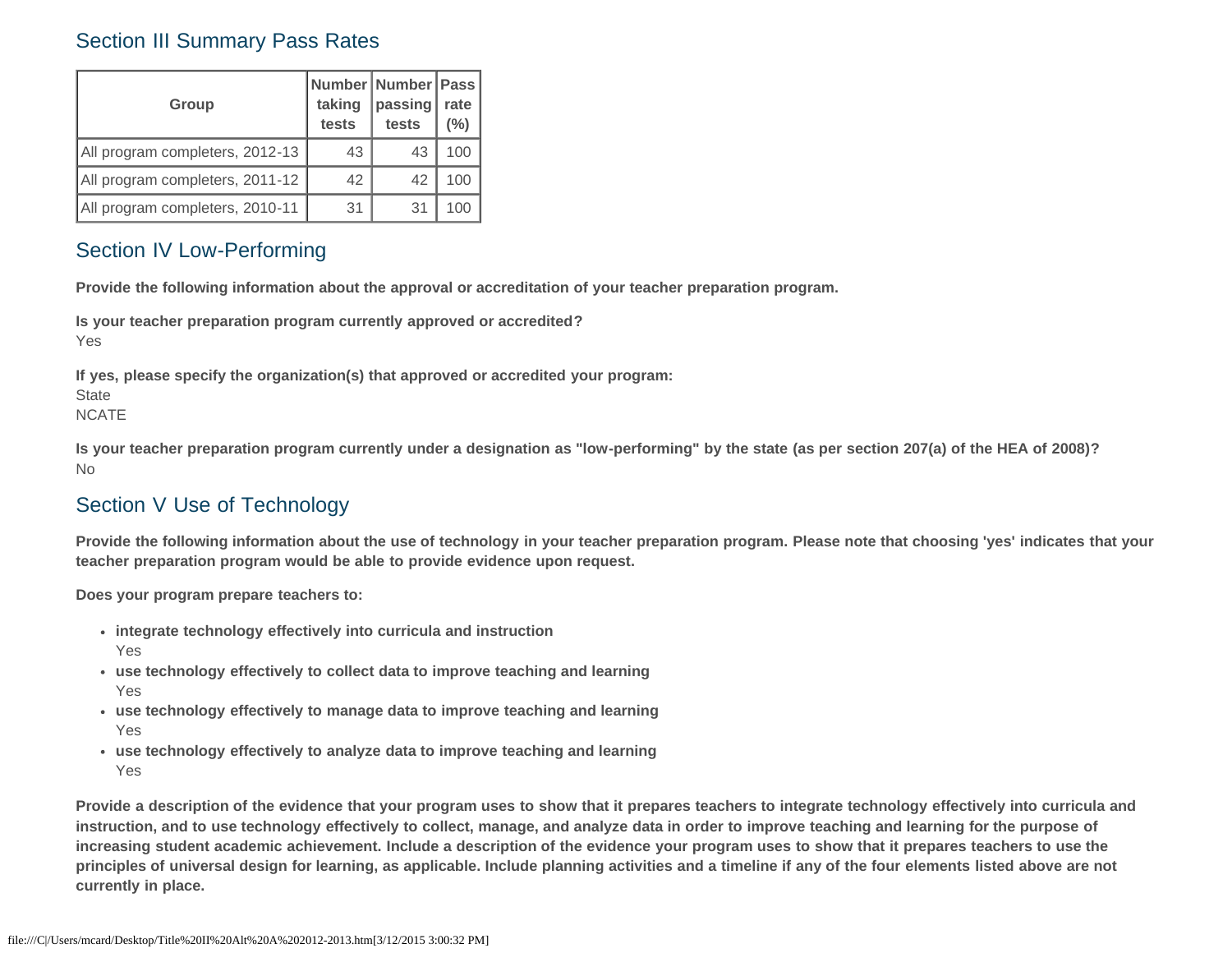All these assurances are integrated in courses and internship and assessed at the midpoint and program completion.

## Section VI Teacher Training

**Provide the following information about your teacher preparation program. Please note that choosing 'yes' indicates that your teacher preparation program would be able to provide evidence upon request.**

**Does your program prepare general education teachers to:**

- **teach students with disabilities effectively** Yes
- **participate as a member of individualized education program teams** Yes
- **teach students who are limited English proficient effectively** Yes

**Provide a description of the evidence your program uses to show that it prepares general education teachers to teach students with disabilities effectively, including training related to participation as a member of individualized education program teams, as defined in section 614(d)(1)(B) of the** *Individuals with Disabilities Education Act***, and to effectively teach students who are limited English proficient. Include planning activities and a timeline if any of the three elements listed above are not currently in place.**

All these assurances are integrated in courses and internship and assessed at the midpoint and program completion.

**Does your program prepare special education teachers to:**

- **teach students with disabilities effectively** Yes
- **participate as a member of individualized education program teams** Yes
- **teach students who are limited English proficient effectively** Yes

**Provide a description of the evidence your program uses to show that it prepares special education teachers to teach students with disabilities effectively, including training related to participation as a member of individualized education program teams, as defined in section 614(d)(1)(B) of the** *Individuals with Disabilities Education Act***, and to effectively teach students who are limited English proficient. Include planning activities and a timeline if any of the three elements listed above are not currently in place.**

All these assurances are integrated in courses and internship and assessed at the midpoint and program completion.

### Section VII Contextual Information

**Please use this space to provide any additional information that describes your teacher preparation program(s). You may also attach information to this report card. The U.S. Department of Education is especially interested in any evaluation plans or interim or final reports that may be available.**

Supporting Files